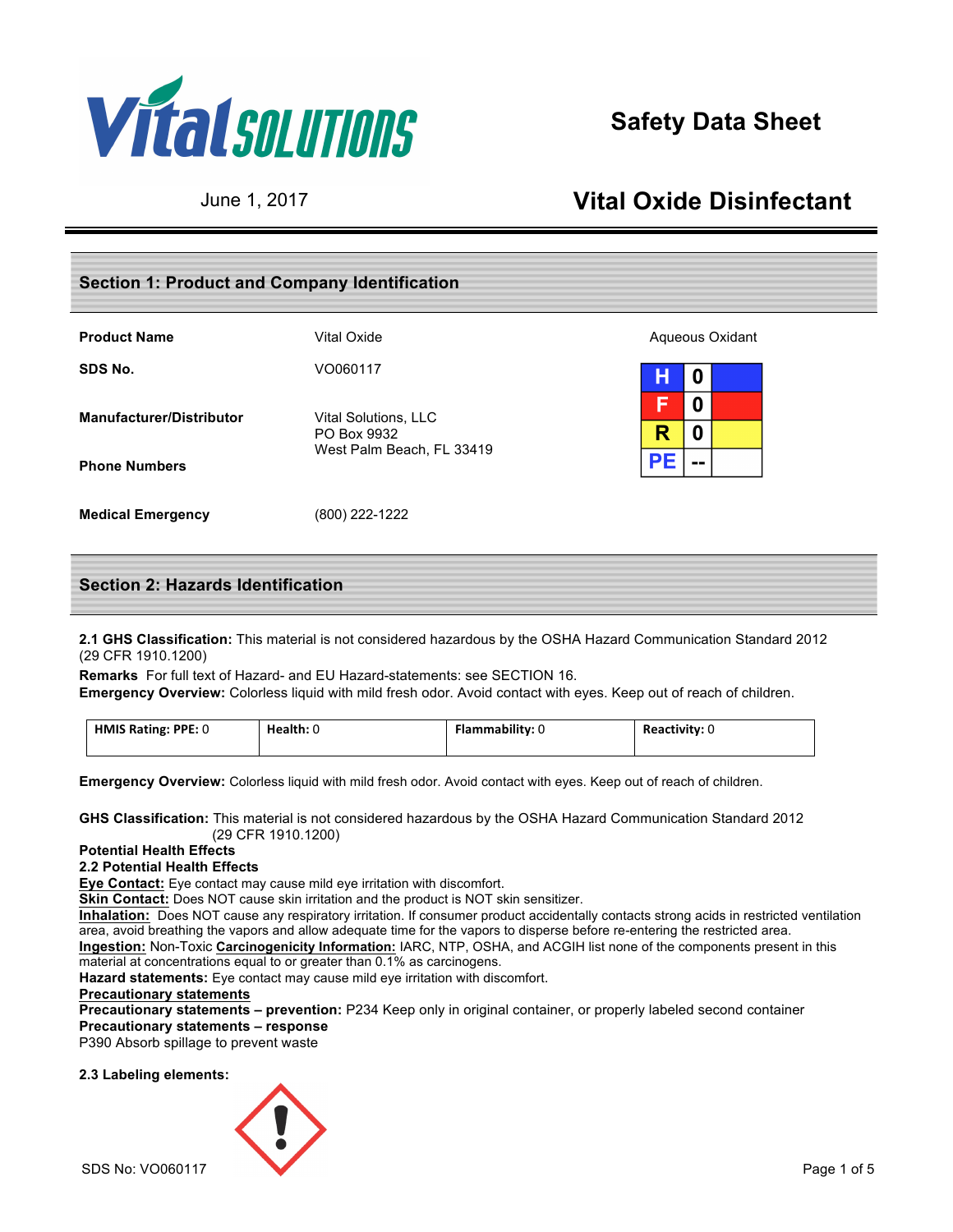## **Section 3: Composition / Information on Ingredients**

| Ingredients                                    | <b>CAS Number</b> | W <sub>t</sub> $\%$ |
|------------------------------------------------|-------------------|---------------------|
|                                                |                   |                     |
| Oxychlorine Compounds                          | Mixture           | 0.200               |
| n-Alkyl Dimethyl Benzyl Ammonium Chloride      | 68391-01-5        | 0.125               |
| n-Alkyl Dimethyl Ethylbenzyl Ammonium Chloride | 85409-23-0        | 0.125               |
| Inert Ingredients                              | Mixture           | 99.55               |

At these concentrations none of the ingredients are known to pose any hazards to human health.

## **Section 4: First Aid Measures**

#### **Inhalation**

Does NOT cause any respiratory irritation. If consumer product accidentally contacts strong acids in restricted ventilation area, avoid breathing the vapors, and allow adequate time for the vapors to disperse before re-entering the restricted area.

#### **Skin Contact**

Does NOT cause skin irritation.

#### **Eye Contact** In case of contact, flush eyes with plenty of water.

## **Ingestion**

Non-toxic. Give a glass of water.

### **Section 5: Fire Fighting Measures**

**Flammable Properties: Flash Point:** Not Available (Non Flammable)

**Flammable Limits: Lower Flammable Limit:** Not Established

**Burn Rate:** Unknown

**Upper Flammable Limit:** Not Established

**Flammability Classification:** Non-Flammable liquid **Auto ignition Temperature:** Not Established

**Hazardous Combustion Products:** Thermal or other decomposition may yield chlorine dioxide or chlorine.

**Extinguishing Media:** N/A (Non-Flammable liquid) **Additional Considerations:** None

**FIRE FIGHTING INSTRUCTIONS:** Non-Flammable liquid

**NFPA Rating: Health:** 0 **Flammability:** 0 **Reactivity:** 0 **PPE:** None

## **Section 6: Accidental Release Measures**

## **Spill Clean Up**

No special cleanup measures are required for the consumer product. To avoid the possibility of "bleaching" the spill should be absorbed with paper towels, and the area rinsed with clean water.

#### **Accidental Release Measures**

Spills are slippery and should be cleaned up promptly.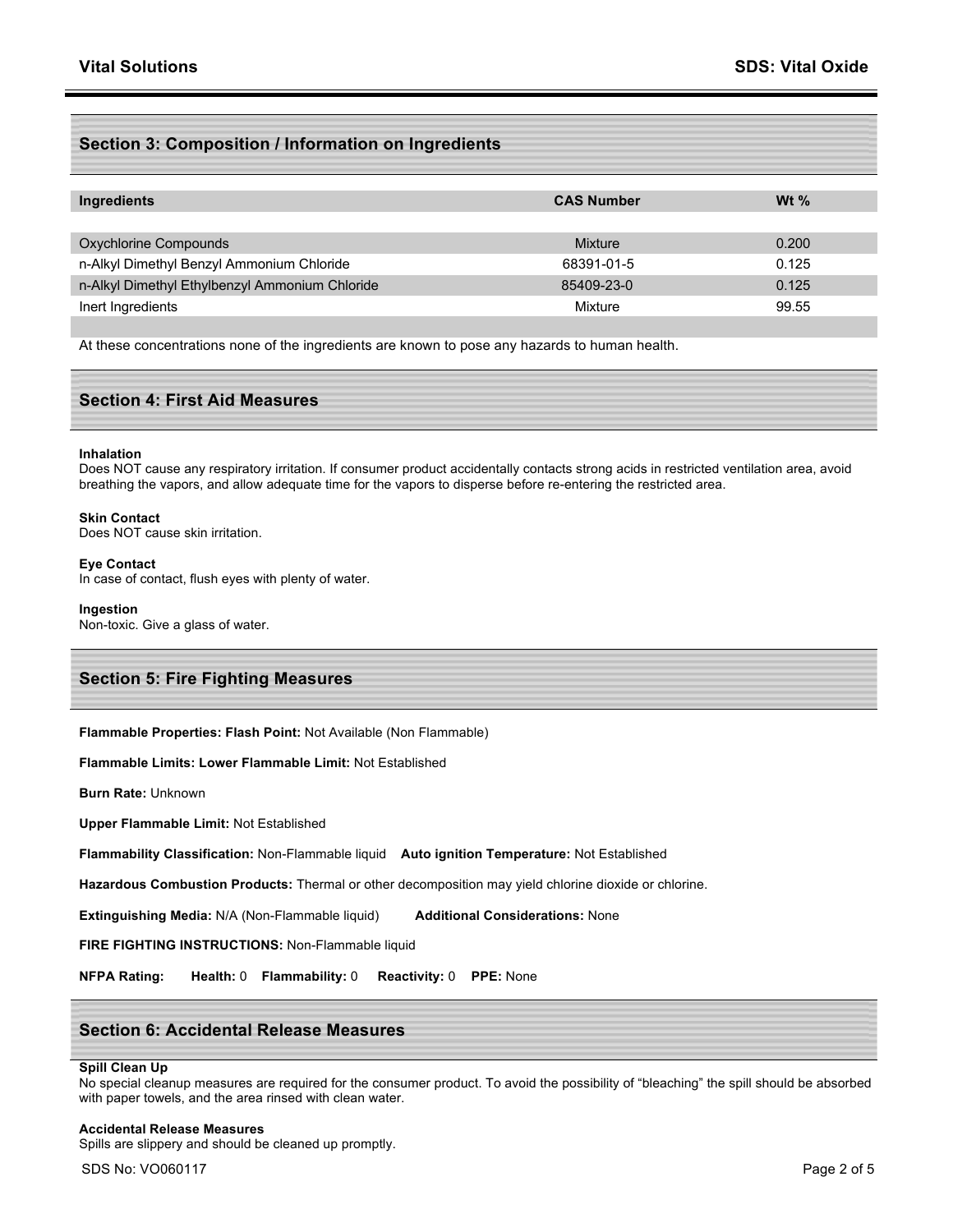## **Section 7: Handling and Storage**

**Handling:** Keep away from heat and strong acids. Do not ingest. Keep container closed. Use only with adequate ventilation.

**Storage:** Keep container tightly closed and sealed until ready for use. Keep container in a well-ventilated place. Do not store above 120oF or near fire of open flame. Store large quantities in buildings to comply with OSHA 1910.106. Do not transfer contents to bottles or other unlabeled containers. Do not reuse empty containers. Keep out of reach of children.

**Incompatible materials:** Strong acids **Special Packaging Materials:** None

## **Section 8: Exposure Control/ Personal Protection**

**Engineering Controls:** Use in adequately ventilated areas.

**Personal Protective Equipment:**

**Eye/Face Protection:** Not required for consumer product.

**Skin Protection:** Not required for consumer product.

**Respirators:** None required for normal use. If consumer product accidentally contacts strong acids in restricted ventilation area, Avoid breathing the vapors, and allow adequate time for the vapors to disperse before re-entering the restricted area.

#### **Exposure Limits:**

#### **Oxychlorine Compounds: n-Alkyl Dimethyl Ethylbenzyl Ammonium Chloride:**

| PEL (OSHA): Not available  | PEL (OSHA):  | Not available |
|----------------------------|--------------|---------------|
| TLV (ACGIH): Not available | TLV (ACGIH): | Not available |

#### **n-Alkyl Dimethyl Benzyl Ammonium Chloride:**

PEL (OSHA): Not available TLV (ACGIH): Not available

### **Section 9: Physical and Chemical Properties**

| Appearance:                              | Colorless liquid    | Odor:                       | Mild-Fresh                   |
|------------------------------------------|---------------------|-----------------------------|------------------------------|
| <b>Physical State:</b>                   | Liguid              | pH:                         | $8 - 9$                      |
| Boiling Point (°F):                      | 212                 | <b>Solubility in Water:</b> | 100%                         |
| Freezing Point (°F):                     | 32                  | Vapor Pressure (mm Hg):     | Not Availa                   |
| <b>Volatile Organic Compounds (VOC):</b> | None                | <b>Evaporation Rate:</b>    | Less than                    |
| <b>Specific Gravity:</b>                 | 1.003 @ 68°F (20°C) | Density (lb/gal):           | $8.40 \; \textcircled{a} 68$ |

**Solubility in Water:** 100% **Vapor Pressure (mm Hg):** Not Available **Evaporation Rate:** Less than Ether **Specific Gravity:** 1.003 @ 68°F (20°C) **Density (lb/gal):** 8.40 @ 68°F (20°C)

## **Section 10: Stability and Reactivity**

**Conditions to avoid:** Contact with strong acids **Hazardous Polymerization:** Will not occur.

**Chemical Stability:** The product is stable. **Incompatibility with other Materials:** Strong acids

**Hazardous Decomposition Products:** Thermal or other decomposition may yield chlorine dioxide or chlorine.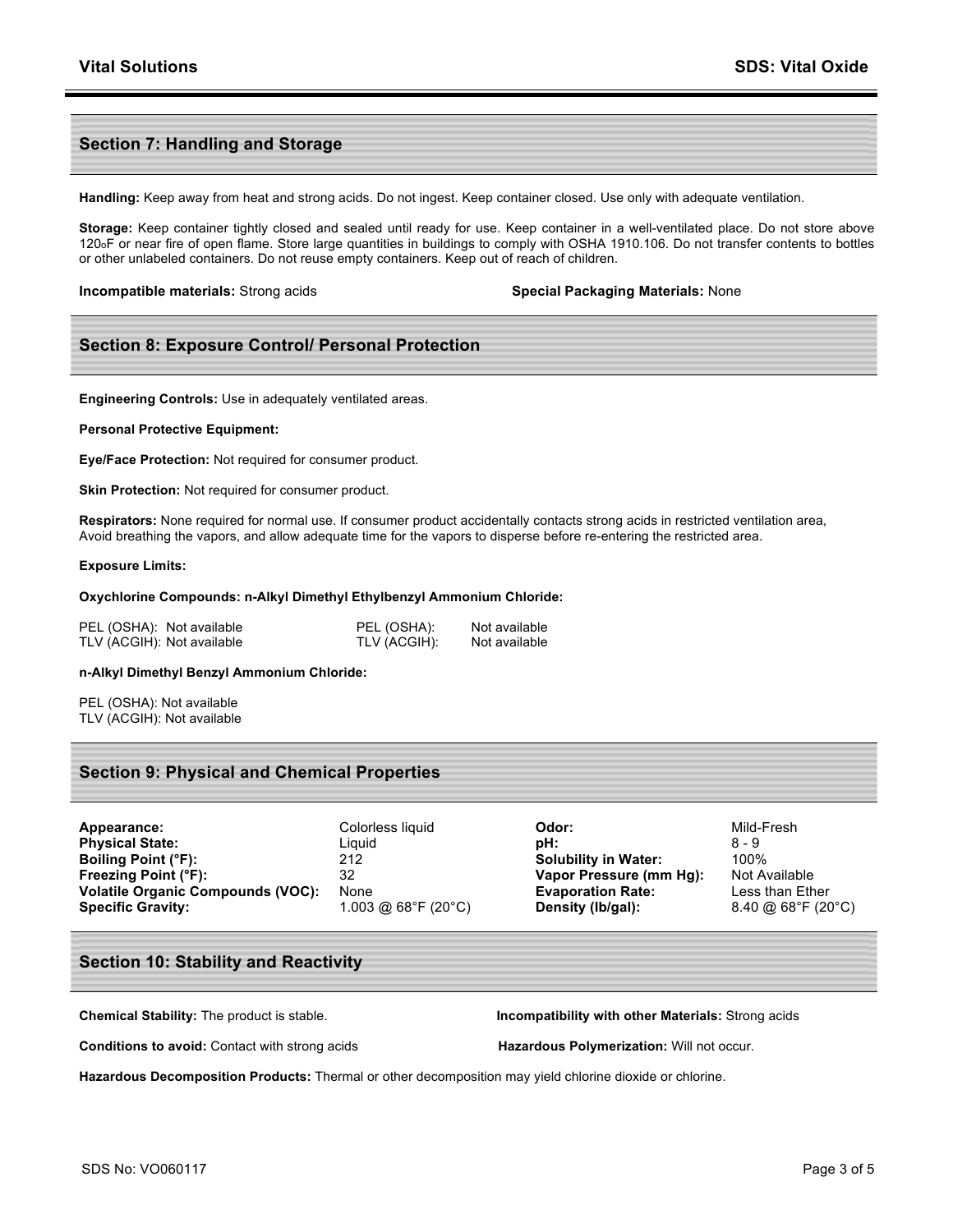## **Section 11: Toxicological Information**

**TOXICITY TESTING –** ACUTE **Inhalation** – Studies with Wistar Albino rats exposed to a respirable aerosol made from a solution of Vital Oxide at a level of 2.08 mg/l for four hours resulted in no deaths and no abnormal necropsy observations. **Eye Contact** – Studies with New Zealand white rabbits showed this product is a very mild ocular irritant; mild conjunctival irritation was observed, but cleared within 24 hours. **Skin Contact** – Study of dermal toxicity in New Zealand white rabbits showed the product to be non- toxic: Dermal LD<sub>50</sub>> 5,000 mg/kg of body weight; Study of dermal irritation in New Zealand white rabbits showed the product is not a dermal irritant. In Dermal Sensitization studies, Vital Oxide was determined not to be a sensitizer. **Swallowing** - Acute oral toxicity in albino rats: Nontoxic LD50>5,000 mg/kg of body weight.

**EPA TOXICITY RATING – IV** This is the lowest category on the scale and is designed for substances that are the least hazardous.

## **Section 12: Ecological Information**

**Environmental Hazards:** Not data available.

**Environmental Fate:** Not data available.

## **Section 13: Disposal Considerations**

**Waste Disposal:** Treatment, storage, transportation, and disposal must be in accordance with applicable Federal, State/Provincial and Local regulations.

## **Section 14: Transport Information**

**Shipping Information: Not regulated by DOT, IMO/IMDG and IATA/ICAO for ground, air or ocean shipments.**

## **Section 15: Regulatory Information**

#### **U.S. Federal Regulations:**

**TSCA:** All components appear in TSCA Inventory **COSHA:** Refer to Section 8 for exposure limits.

#### **CERCLA SARA Hazard Category:**

**Section 311 and 312:** This product has been reviewed according to the EPA "Hazard Categories" promulgated under Sections 311 and 312 of the Superfund Amendment and Reauthorization Act of 1986 (SARA Title III) and is considered, under applicable definitions, to meet the following categories: Information not available.

**Section 313:** This product contains following substances subject to the reporting requirements of Section 313 of Title III of the Superfund Amendments and Reauthorization Act of 1986 and 40 CFR Part 372: None

**State regulations:** State Right to Know information is not provided. **California prop. 65 (no significant risk level):** None

**International Regulations:** 

**Canadian WHMIS:** Not controlled

**Canadian Environmental Protection Act (CEPA):** Additional information available upon request.

**EU Regulations:** Additional information available upon request.